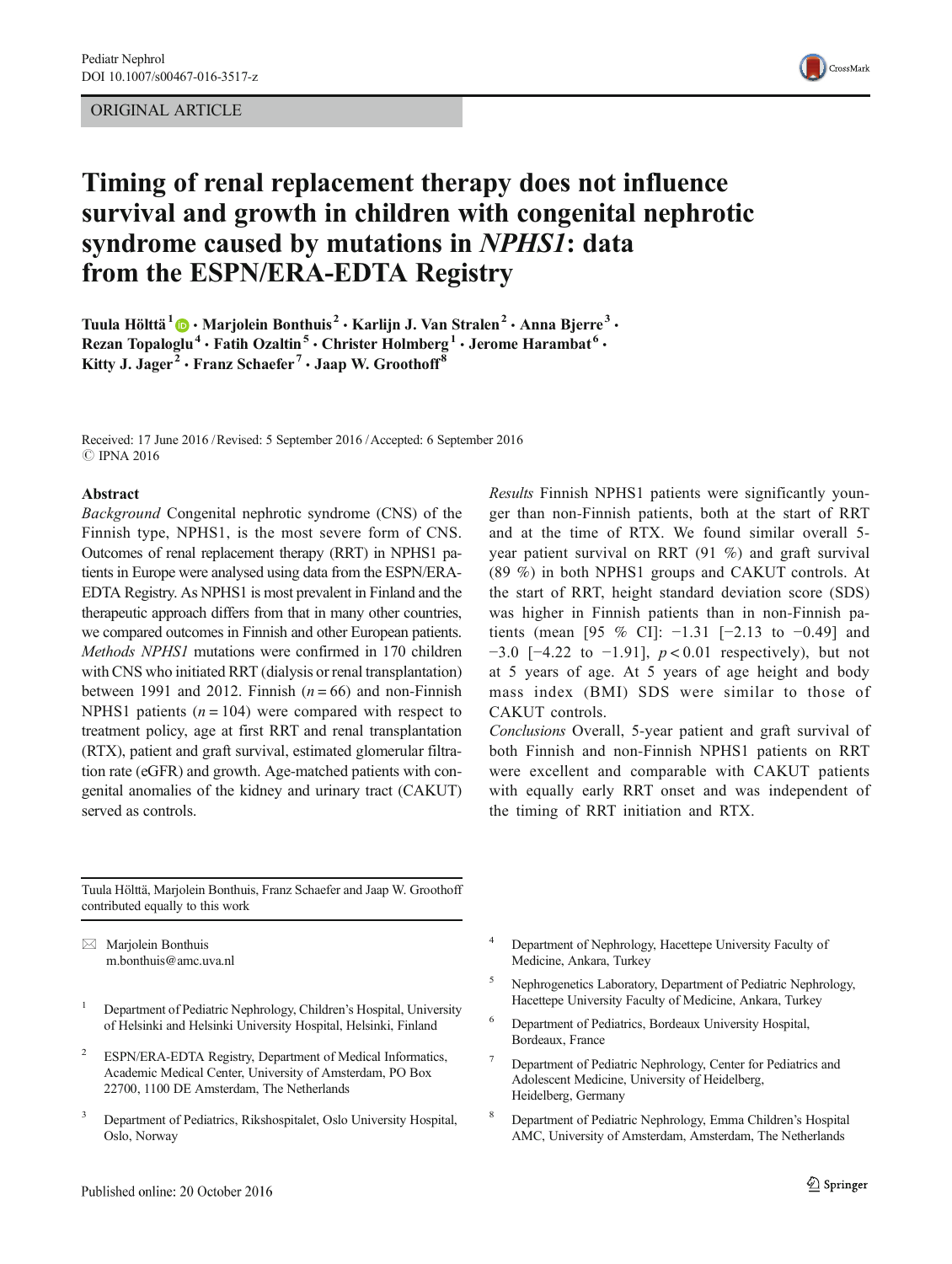Keywords Congenitalnephroticsyndrome .NPHS1 .Kidney transplantation . Graft survival . Dialysis . Pediatrics

# Introduction

Congenital nephrotic syndrome (CNS) is a rare kidney disease defined by heavy proteinuria starting within 3 months after birth. Most cases of CNS are caused by genetic defects in different components of the glomerular filtration barrier, especially mutations in NPHS1 (nephrin) and NPHS2 (podocin), WT[1](#page-7-0), LamB2 and PLCE1 genes [1-[4\]](#page-7-0). NPHS1 usually leads to a severe form of CNS, the so-called Finnish type (NPHS1), which is highly prevalent in Finland [\[3\]](#page-7-0). Worldwide, over 200 mutations have been identified in the NPHS1 gene [\(http://www.ncbi.nlm.nih.gov/gene/4868](http://www.ncbi.nlm.nih.gov/gene/4868)) and most patients have individual mutations. However, in Finland two equally severe truncating nonsense mutations (Fin-major and Finminor) are present in over 90 % of the patients [\[3\]](#page-7-0).

There is relatively limited phenotypic variation in NPHS1 in Finnish patients [[5\]](#page-7-0). Most children are born prematurely after an uneventful pregnancy. The placental weight is more than 25 % of the weight of the newborn in almost all cases [[5,](#page-7-0) [6](#page-7-0)]. Severe proteinuria begins mostly in utero and, without therapy, results in oliguria and severe oedema soon after birth. NPHS1 infants do not have extra-renal malformations, but muscular hypotonia and cardiac hypertrophy are common during the nephrotic stage.

Most "non-Finnish" mutations in NPHS1 lead to a severe phenotype, with an early onset of nephrotic syndrome, similar to Finnish patients [[7](#page-7-0)]. However, cases involving a milder course of disease and/or later onset (up to adulthood) of nephrotic syndrome have also been described [[8](#page-7-0)–[10](#page-7-0)]. The presence of at least one non-truncating, "mild" mutation explains the phenotype of these patients.

Patients with severe NPHS1 do not respond to captopril and indomethacin therapy for controlling proteinuria [[3,](#page-7-0) [11\]](#page-7-0). In Finnish NPHS1 patients, timely bilateral nephrectomy and commencement of peritoneal dialysis (PD; when weight is approximately 7 kg) followed by renal transplantation (RTX) has been the therapeutic approach of choice for many years [\[3,](#page-7-0) [6\]](#page-7-0). In an attempt to delay dialysis and its inherent complications, Coulthard proposed an alternative strategy, with unilateral nephrectomy, which would lead to reduced protein losses and easier management of the patient [[12](#page-7-0), [13\]](#page-7-0). This management principle has been adopted in many centres during the past decade [[11,](#page-7-0) [14](#page-7-0)]. Another approach has been to perform early pre-emptive RTX and remove the nephrotic kidneys. However, this strategy has been shown to predispose to thrombotic complications of the graft [[15](#page-7-0)]. As detailed data on outcomes in this population are scarce, the optimal treatment strategy for this complex disease is unclear. Therefore, the objective of this study was to describe renal replacement therapy (RRT) outcomes of Finnish and non-Finnish NPHS1 patients who survived the nephrotic phase and initiated RRT, and to compare their outcomes with those of age-matched RRT patients with congenital anomalies of the kidney and urinary tract (CAKUT) registered in the ESPN/ERA-EDTA Registry.

# Subjects and methods

# Data collection

We included data on children with NPHS1 whose mutation was confirmed by their treating physician and who started RRT (dialysis or renal transplantation) between 1 January 1991 and 31 December 2012 collected within the framework of the European Society for Paediatric Nephrology/European Renal Association and the European Dialysis and Transplant Association (ESPN/ERA-EDTA) Registry. Details on neither the mutation nor the type of sequencing have been reported to the Registry. On an annual basis, the Registry collects individual patient data on date of birth, sex, treatment and date of first RRT, and on subsequent changes in treatment modalities for all European children with end-stage renal disease (ESRD) [[16](#page-7-0)]. Furthermore, for most countries, anthropometric and biochemical data are available (77 % of the NPHS1 patients). We identified patients from the following countries: Austria, Belgium, Finland, France, Italy, the Netherlands, Norway, Russia, Spain, Sweden, Switzerland, Slovakia, Turkey and the UK. No NPHS1 patients were identified in the following countries: Czech Republic, Estonia, Lithuania and Slovenia.

Causes of death were grouped according to the ERA-EDTA coding system: cardiac failure and cardiac arrest/ sudden death; other cause or unknown were combined as "cardiovascular mortality" [\[17](#page-7-0)].

Patients were divided into two groups: the NPHS1 patients from Finland and the NPHS1 patients from other countries. A group of CAKUT patients age-matched to the non-Finnish NPHS1 patients served as controls. Three control patients were selected for each NPHS1 patient.

#### Definition of variables

Height values were normalized to standard deviation scores (SDS) for chronological age, according to recent national growth charts or growth charts for Northern or Southern European countries [[18\]](#page-7-0). Body mass index (BMI) was calculated as weight/height<sup>2</sup> and expressed according to chronological age (0–1 years) or height– age  $(\geq 2$  years) [[19\]](#page-7-0). Reference charts from the World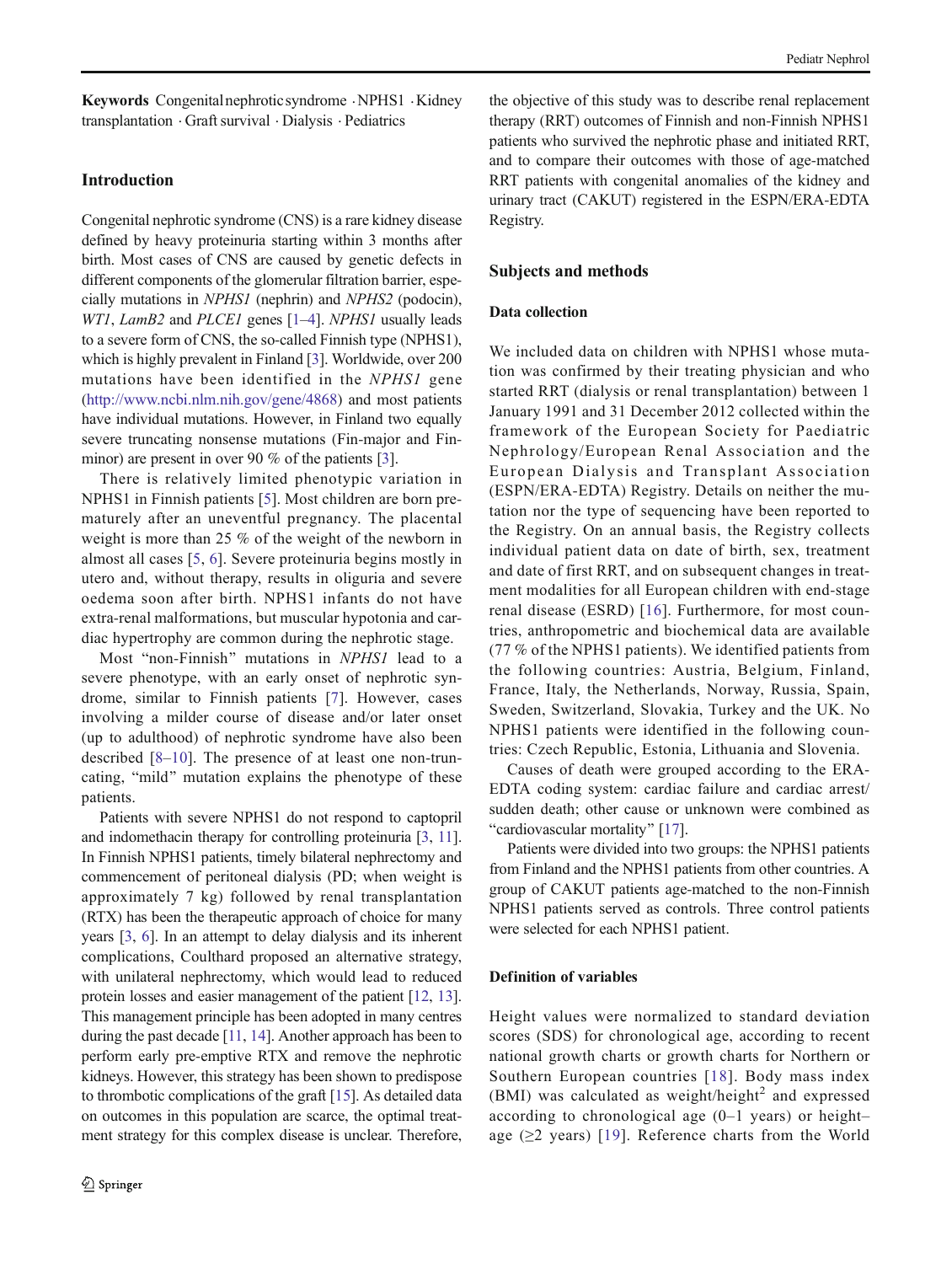Health Organization were used to calculate SDS values for BMI [[20,](#page-7-0) [21](#page-7-0)]. Estimated glomerular filtration rate (eGFR) was calculated according to the bedside Schwartz formula [\[22\]](#page-7-0).

#### Statistical analyses

Baseline demographic and clinical characteristics were calculated as medians and interquartile ranges (IQRs; continuous variables) or proportions (categorical variables). To compare the groups, we used the Kruskal– Wallis test for continuous variables and the Chisquared test for categorical variables. Patient survival was calculated from the time of initiation of RRT until death, loss to follow-up or the end of observation (31 December 2012), whichever came first. Graft survival was analysed both including and excluding death with functioning graft as a cause of graft failure. The Kaplan–Meier method was used for calculation of unadjusted patient and graft survival (including death), whereas a competing risk method was applied to estimate unadjusted death-censored graft survival and patient survival after transplantation [[23\]](#page-7-0). Risk factors for mortality were analysed using Cox proportional hazard regression models, adjusted for potential confounders. Linear mixed models with both a random intercept and a random slope for chronological age were used to model the evolution of height and BMI SDS. An unstructured correlation matrix structure was assumed. Adjustments were made for treatment modality.

Statistical tests were two-tailed and were considered significant when  $p < 0.05$ . Data were analysed using SPSS version 20 (SPSS, Chicago, IL, USA) and SAS version 9.3 (SAS Institute, Cary, NC, USA).

#### **Results**

## Patient characteristics

A total of 170 patients with CNS caused by NPHS1 mutation were extracted from the ESPN/ERA-EDTA Registry. Sixty-six patients were from Finland and 104 from other countries. Median age at start of RRT was significantly lower in the Finnish (0.7 [IQR: 0.6–0.8] years) compared with non-Finnish NPHS1 patients (1.7 [IQR: [1](#page-3-0).0–2.9] years;  $p < 0.01$ ; Fig. 1, Table 1). Of the non-Finnish patients, 9.9 % received a pre-emptive RTX, 68.3 % initiated RRT while on PD and 21.8 % while on haemodialysis (HD). All Finnish patients initiated RRT while on PD and none underwent pre-emptive RTX (Table [1](#page-3-0)).



Fig. 1 Age at start of renal replacement therapy (RRT) for Finnish and non-Finnish NPHS1 patients and for age-matched congenital anomalies of kidney and urinary tract controls for the non-Finnish NPHS1 patients

#### Patient survival

Sixteen NPHS1 patients (6 Finnish [5 on dialysis] and 10 non-Finnish [7 on dialysis]) out of 170 died while on RRT at a median age of 1.4 (IQR: 1.0–2.0) and 2.9 (IQR: 1.1–5.0) years respectively, whereas 33 (22 on dialysis) out of 312 patients from the CAKUT control group died at a median age of 2.3 (IQR: 1.3–6.0) years. The cause of death was known for 63  $%$ of patients (83.3 % Finnish NPHS1, 60 % non-Finnish NPHS1, 61 % CAKUT). Infection was the most common known cause of death in all groups and accounted for 50 %, 20 % and 21 % of the fatalities in Finnish NPHS1, non-Finnish NPHS1 and CAKUT patients, respectively.

The overall unadjusted 5-year patient survival on RRT was 91 % in both Finnish and non-Finnish NPHS1 and 90 % in CAKUT patients ( $p = 0.83$ ; Fig. [2a\)](#page-3-0). There was no difference among the groups with regard to unadjusted patient survival according to chronological age. After adjustment for age at the start of RRT and sex, the risks of death of Finnish (adjusted hazard ration [aHR]: 0.53, 95 % CI: 0.21-1.33) and non-Finnish NPHS1 patients (aHR: 0.84, 95 % CI: 0.40–1.80) were similar to that of CAKUT patients.

Five-year patient survival after first RTX was also similar in all three groups of patients: 98.4 % in Finnish NPHS1, 97.8 % in non-Finnish NPHS1, and 96.6 % among control patients ( $p = 0.42$ ). The risk of death post-RTX remained similar to CAKUT controls after adjustment for age at RTX and sex (aHR: 0.32, 95 % CI: 0.04–2.86 for Finnish NPHS1 and aHR: 0.45, 95 % CI: 0.09–2.35 for non-Finnish NPHS1).

When comparing NPHS1 patients, Finnish patients had a similar risk of death as the non-Finnish ones after adjustment for age at RRT and sex (aHR: 0.79, 95 % CI: 0.25–2.48). NPHS1 patients who started RRT at below 1 year of age (aHR: 1.36, 95 % CI: 0.31–5.96) and patients who were aged 1 to 2.5 years (aHR: 0.54, 0.95 % CI: 0.11–2.70) had a similar risk of death as NPHS1 patients who were over 2.5 years of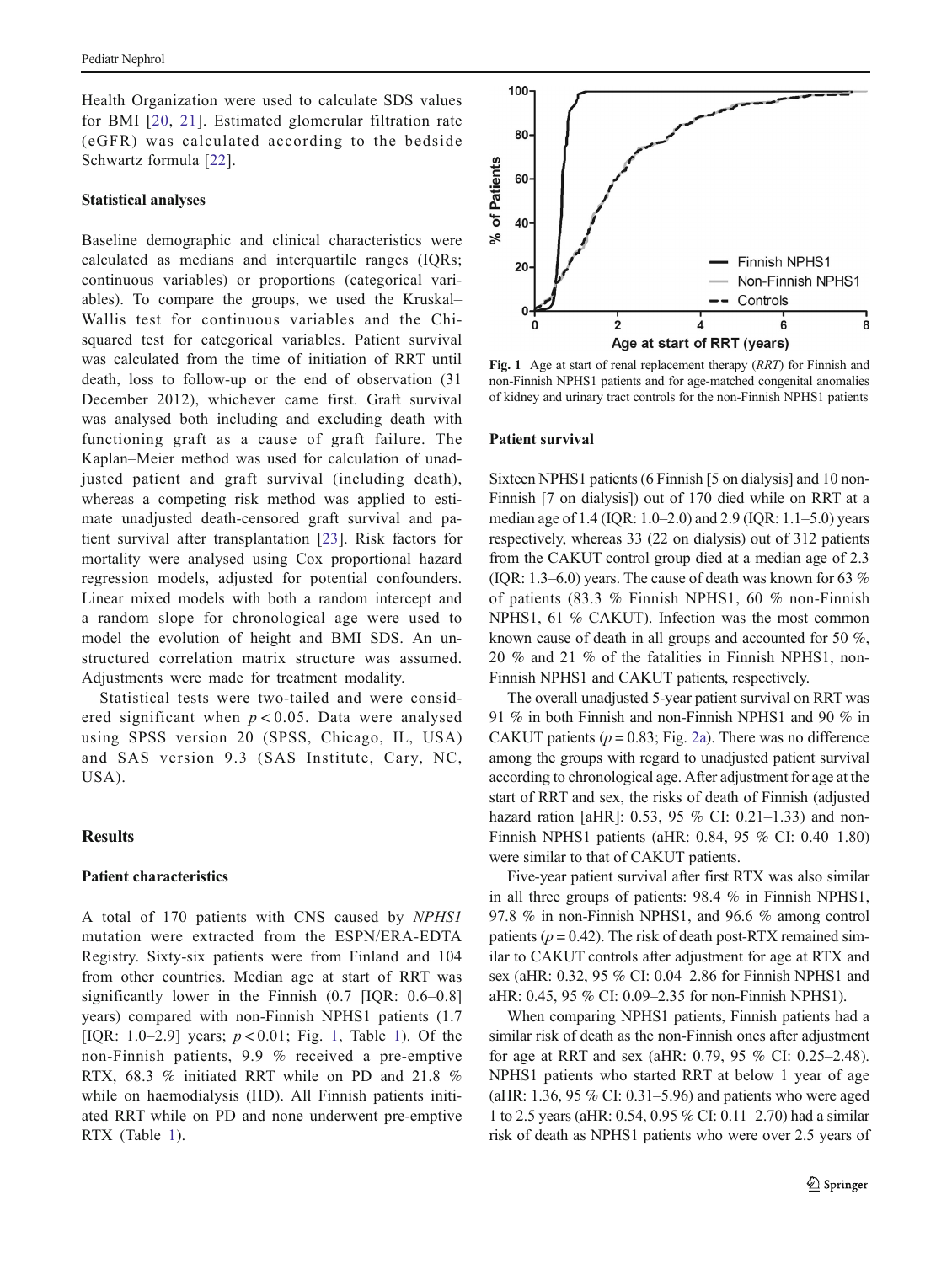<span id="page-3-0"></span>Table 1 Characteristics of NPHS1 patients and congenital anomalies of kidney and urinary tract (CAKUT) controls at the time of RRT initiation. Values are given as median (IQR) or number  $(%)$ 

| Variable                          | Overall NPHS1<br>$(n=170)$ | Finnish NPHS1<br>$(n=66)$ | Non-Finnish NPHS1<br>$(n = 104)$ | CAKUT controls<br>$(n=312)$ |
|-----------------------------------|----------------------------|---------------------------|----------------------------------|-----------------------------|
| Age                               | $0.9(0.6-1.9)$             | $0.7(0.6-0.8)$            | $1.7(1.0-2.9)$                   | $1.7(0.9-2.8)$              |
| Females                           | 91 (53.3)                  | 31(47.0)                  | 60(57.7)                         | 61 (19.6)                   |
| Initial RRT modality <sup>a</sup> |                            |                           |                                  |                             |
| PD                                | 135 (80.8)                 | 66 (100)                  | 69 (68.3)                        | 188 (60.3)                  |
| HD                                | 22(13.2)                   | $\Omega$                  | 22(21.8)                         | 38 (12.2)                   |
| <b>RTX</b>                        | 10(6.0)                    | $\mathbf{0}$              | 10(9.9)                          | 66 (21.2)                   |

RRT renal replacement therapy, PD peritoneal dialysis, HD haemodialysis, RTX renal transplantation <sup>a</sup> Missing for three non-Finnish patients and 20 CAKUT controls

age when commencing RRT. Among transplanted patients, time to RTX was not associated with patient survival; aHR for each additional year was 0.04 (95 % CI: 0.00–1.47).

#### Renal transplantation and graft survival

The majority of patients (88.8 %) received a renal transplant during the observation period after a median dialysis time of 0.9 years (Table [2\)](#page-4-0). The median interval between initiation of

A 100 90 Percent survival Finnish NPHS1 Non-Finnish NPHS1 80 Controls  $70$  $P = 0.83$  $0\frac{1}{0}$  $\frac{1}{2}$  $\overline{10}$  $\frac{1}{4}$  $\overline{6}$  $\dot{\mathbf{8}}$ Time since RRT (years) Patients at risk (N) 66 57  $51$ 45 37 33 Finnish NPHS1 84  $71$ 65 44 Non-Finnish NPHS1 104 56 248 203 115 312 166 140 Controls B 100 Percent graft survival 90  $5 - 5 - 1$ Finnish NPHS1 80 Non-Finnish NPHS Controls  $70$  $-P=0.43$  $0 \frac{1}{2}$  $\frac{1}{3}$  $\frac{1}{4}$ ċ

Patients at risk (N) Finnish NPHS1  $61$ 53 51 50 47 42 78 73 62 60 Non-Finnish NPHS1 90 66 203 Controls 241 189 165 147 123 Fig. 2 a Patient survival since start of renal replacement therapy (RRT)

Time since RTx (years)

and b 5-year graft survival (including death) for Finnish and non-Finnish NPHS1 patients and for age-matched congenital anomalies of kidney and urinary tract controls for the non-Finnish NPHS1 patients

RRT and undergoing a transplant did not differ between Finnish (0.9 [IQR: 0.6–1.4] years) and non-Finnish NPHS1 patients (1.0 [IQR: 0.3–1.7] years;  $p = 0.69$ ; Table [2](#page-4-0)). The median age at RTX was 1.6 (IQR: 1.2–2.1) years in Finnish and 3.0 (IQR: 1.7–4.4) years in non-Finnish patients respectively  $(p < 0.01)$ .

The proportion of living donor RTX was similar in both groups (30 % vs 35 % in Finnish and non-Finnish NPHS1 patients respectively,  $p = 0.52$ .

The graft survival of the first RTX is shown in Fig. 2b. After a median follow-up of 8.5 years, 26 grafts (including 3 deaths) were lost, 11 (18 %) in Finnish and 15 (17 %) in non-Finnish NPHS1 patients. Graft survival did not differ between these two groups and was 89 % after 5 years of follow-up. The 5-year graft survival was comparable in the 10 subjects transplanted pre-emptively (80 %). Results were similar when considering death as a competing event (data not shown). Despite equal graft survival, median eGFR was significantly lower in Finnish NPHS1 patients than in non-Finnish NPHS1 patients at 5 years after RTX (Table [2](#page-4-0)). It should, however, be noticed that 5-year eGFR was available only for 24 % of non-Finnish and 64 % of Finnish NPHS1 patients.

Graft survival of NPHS1 patients did not differ compared with age-matched CAKUT patients (Fig. 2b) and remained similar after adjustment for age at RTX and sex (aHR Finnish NPHS1: 0.83, 95 % CI: 0.40–1.70; aHR non-Finnish NPHS1: 0.96, 95 % CI: 0.51–1.80).

#### Growth and BMI

Modelled patterns of height and BMI SDS are shown in Fig. [3](#page-4-0). Height SDS at the start of RRT was higher in Finnish NPHS1 (−1.31; 95 % CI: −2.13 to −0.49) compared with non-Finnish NPHS1 (−3.0; 95 % CI: −4.22 to −1.81) or CAKUT patients (−2.22; 95 % CI: −2.83 to −1.61), and at the time of RTX. It should, however, be noted that Finnish NPHS1 patients were much younger when commencing RRT and when receiving their first renal graft. At the age of 5 years, there were no significant differences in height SDS between the groups. Data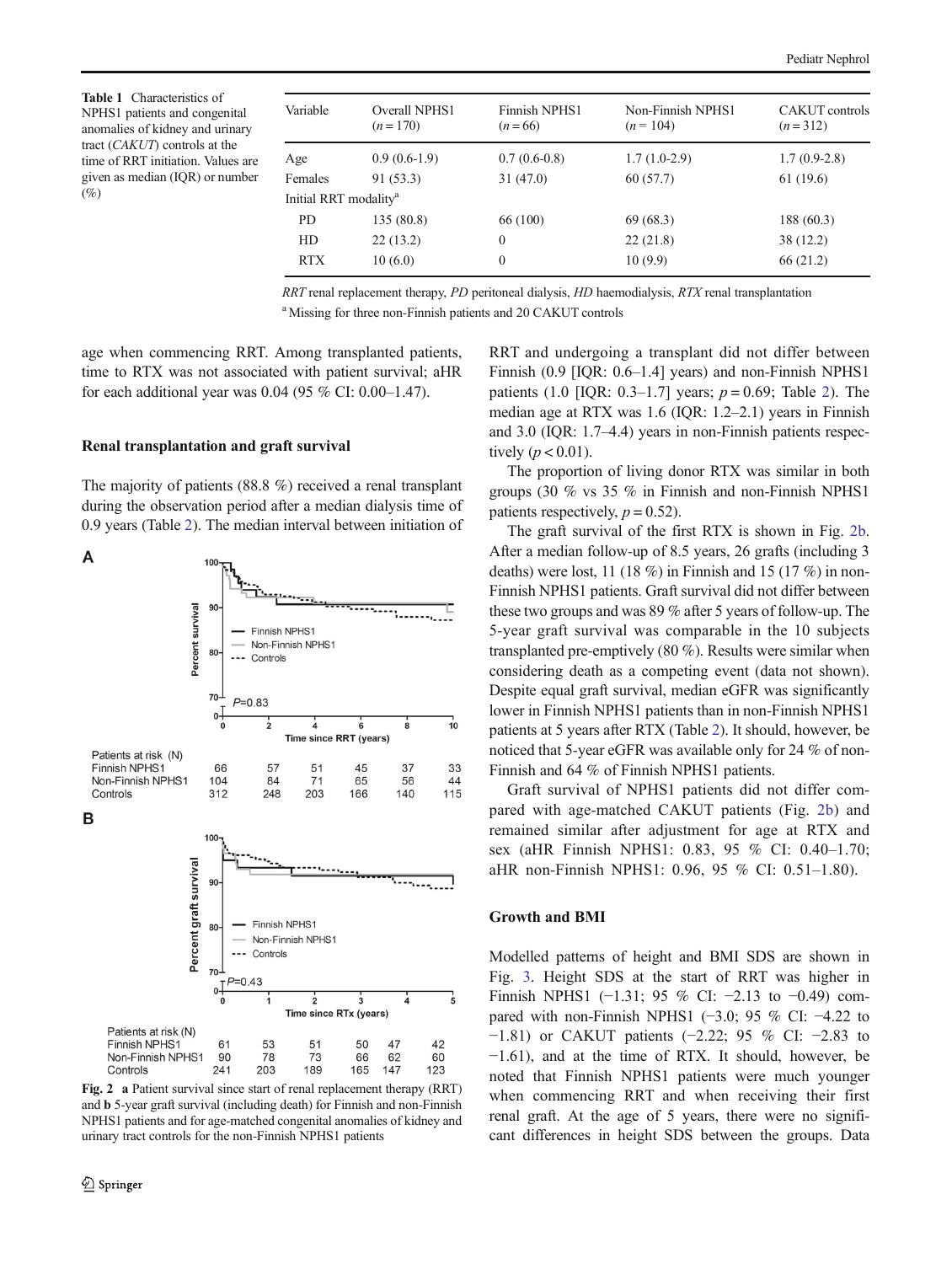<span id="page-4-0"></span>Table 2 Transplantation characteristics by patient subgroups. Values are given as median (IQR) or number  $(\%)$ 

| Variable                                         | Overall $(n = 170)$      | Finnish<br>NPHS1 $(n=66)$ | non-Finnish<br>NPHS1 $(n = 104)$ | $P$ value |
|--------------------------------------------------|--------------------------|---------------------------|----------------------------------|-----------|
| Patients receiving transplant                    | 151 (88.8)               | 61 (92.4)                 | 90 (86.5)                        | 0.24      |
| Age at RTX (years)                               | $2.1(1.4-3.5)$           | $1.6(1.2-2.1)$            | $3.0(1.7-4.4)$                   | < 0.01    |
| Dialysis time (years)                            | $0.9(0.6-1.7)$           | $0.9(0.6-1.4)$            | $1.0(0.3-1.7)$                   | 0.69      |
| Patients with LRD RTX                            | 47(32.4)                 | 18(29.5)                  | 29(34.5)                         | 0.52      |
| eGFR at 1 year                                   | $(n=145)$<br>$58(51-85)$ | $(n=61)$<br>$57(47 - 77)$ | $(n = 84)$<br>$71(55-95)$        | 0.08      |
| (ml/min/1.73 m <sup>2</sup> )<br>eGFR at 5 years | $(n=76)$<br>$61(47-77)$  | $(n=52)$<br>54 (47–67)    | $(n=24)$<br>$69(59-83)$          | < 0.01    |
| (ml/min/1.73 m <sup>2</sup> )                    | $(n=67)$                 | $(n=42)$                  | $(n=25)$                         |           |

RTX renal transplantation, eGFR estimated glomerular filtration rate, LRD living related donor

on growth hormone (rhGH) use was available in all Finnish NPHS1 patients, in 55 non-Finnish NPHS1 patients (52.8 %) and in 55.4 % of CAKUT controls. The overall ever use of rhGH was lower in Finnish NPHS1 patients (10.6 %) compared with non-Finnish NPHS1 (30.9 %) and CAKUT patients (27.2 %).

Standard deviation scores for BMI showed different patterns between the start of RRT and the age of 5 years for the three groups of patients. At the start of RRT, mean BMI SDS was lowest among Finnish NPHS1 (0.30; 95 % CI: −0.39 to 0.98), followed by CAKUT patients (0.49; 95 % CI: −0.09 to 1.07) and non-Finnish NPHS1 patients (1.68; 95 % CI: 0.54 to

height standard deviations score (SDS) and body mass index (BMI) SDS by chronological age in Finnish and non-Finnish NPHS1 patients compared with age-matched congenital anomalies of kidney and urinary tract controls. Adjustments were made for treatment modality. Data shown represent mean estimates at the time of entering renal replacement therapy (RRT), at the time of renal transplantation (RTX) and at the age of 5 years. Two-dimensional error bars indicate the mean age and SDS and their respective 95 % confidence intervals at the different time points

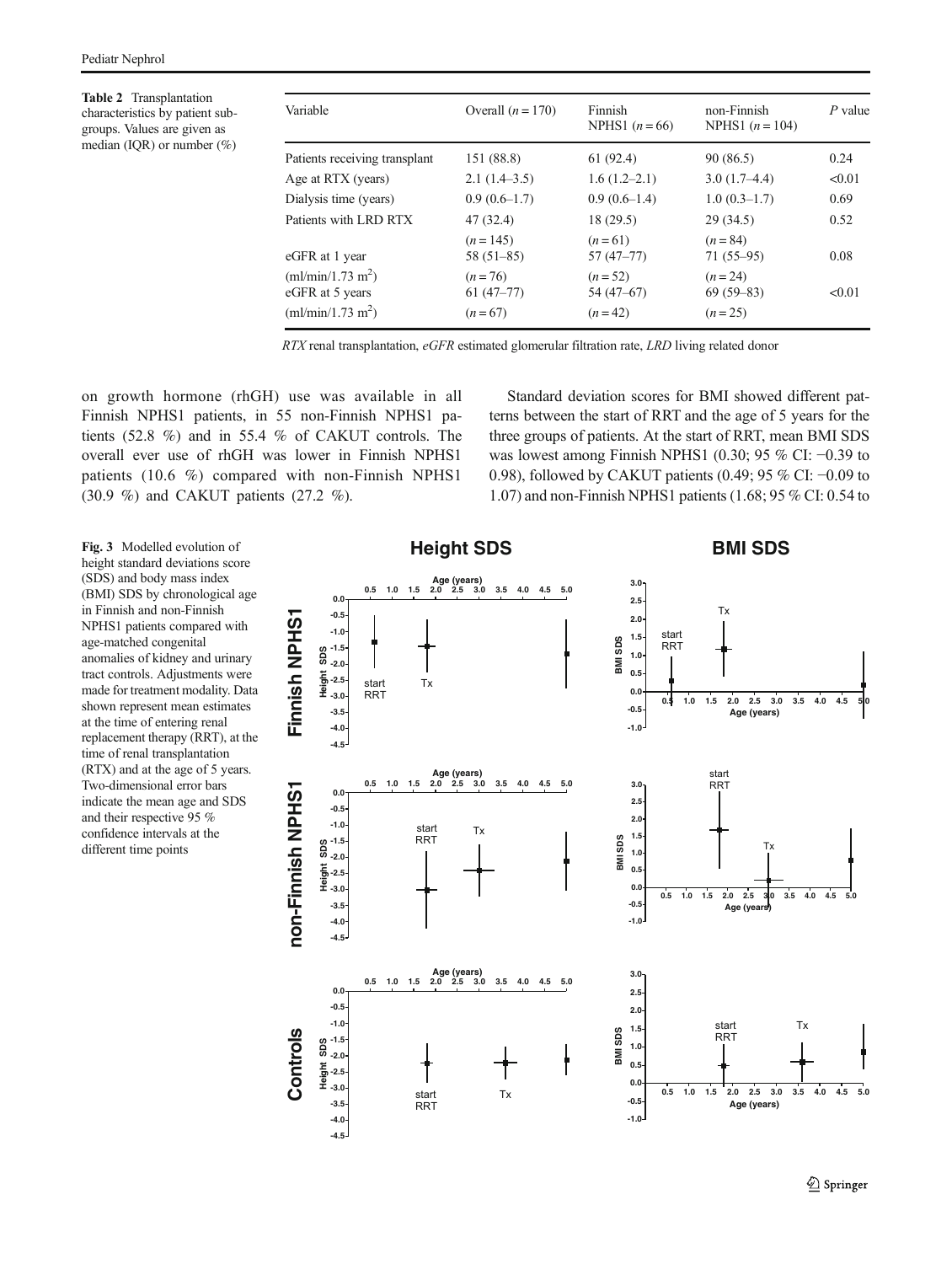2.81). BMI SDS was significantly lower in Finnish than in non-Finnish NPHS1 patients ( $p < 0.05$ ). Between the start of RRT and RTX, on average, BMI SDS increased slightly in Finnish NPHS1 and CAKUT patients, whereas it decreased in non-Finnish NPHS1 patients. However, at the age of 5 years, there were no significant differences in the mean BMI SDS among the three groups (Fig. [3](#page-4-0)).

# Discussion

To our knowledge, this ESPN/ERA-EDTA Registry study on 170 children with NPHS1 is the largest outcome study on this very rare disease performed to date. Given the severe early course of the disease, we found good 5-year patient and graft survival periods in patients who entered an RRT program, which were comparable to age-matched RRT controls with CAKUT. Notably, we did not find any significant differences in outcomes between non-Finnish NPHS1 patients treated with variable protocols and Finnish NPHS1 patients treated with a uniform protocol involving early elective bilateral nephrectomy to minimize infectious and thrombotic complications and to send patients to home care. It should, however, be noted that Finnish NPHS1 patients may have had a more serious form of the disease, because of severe mutations in over 90 % of patients [[3](#page-7-0)].

The literature on both CNS and NPHS1 is scarce. A single large-scale registry study compared transplant outcomes in 132 CNS patients with those of other patients [[15\]](#page-7-0), whereas other studies reported pooled outcomes of infants, including only a few CNS/NPHS1 patients commencing dialysis or RTX [[24](#page-7-0)–[28](#page-7-0)].

In general, children with ESRD up to 3–4 years of age have the highest mortality rates during dialysis [[29](#page-7-0)–[32](#page-7-0)] and after RTX [\[33](#page-8-0)], and the poorest graft survival [\[33\]](#page-8-0). However, we observed very good patient and graft survival after starting RRT in this challenging subgroup of NPHS1 infants, and no differences were found between patients from Finland and those from elsewhere in Europe. Patient and graft survival periods were also similar to those of CAKUT controls agematched to the non-Finnish NPHS1 patients.

The 91 % 5-year patient survival in the present study was similar to the 4-year patient survival of 87 % observed across all ESRD patients aged 0–4 years in Europe in 2007–2011 [\[29\]](#page-7-0). Lower 5-year patient survival (75 %) has been reported in a study from the same time period of 87 infants entering RRT for different diseases in Canada, 57 of whom received RTX at a median age of 2.7 years [[25\]](#page-7-0). Mortality was highest in the youngest patients [\[25](#page-7-0)]. In contrast to previous studies, we found equal patient survival in both NPHS1 groups and CAKUT controls, although the Finnish NPHS1 patients were significantly younger at the start of RRT and at RTX. The equal patient survival of Finnish and non-Finnish NPHS1, despite the age difference, may be explained by the fact that physicians have more experience in caring for infants on dialysis and RTX in Finland because the severe NPHS1 mutation is more prevalent in the Finnish population.

The 5-year graft survival of 89 % in the present study was slightly better than the survival observed in North American transplanted infants and toddlers reported to the USRDS database between 1995 and 2005 (70–81 % for deceased donor transplants and 88–92 % for living donor transplants) [[34\]](#page-8-0). The graft failure rate was significantly higher in 132 CNS patients compared with other NAPRTCS Registry patients who underwent transplantation between 1987 and 1997 (33 % compared with 24 %) [[15\]](#page-7-0), which was explained by a higher rate of vascular thrombosis. Further, a recipient age of less than 2 years in CNS patients, according to the NAPRTCS report in the 1990s, was found to be a significant predictor for poor graft survival [\[15](#page-7-0)]. Approximately half of the CNS patients in this study were nephrectomised, and no difference in occurrence of thrombotic complications was found between those who had been nephrectomised and those who had not. A Finnish study from the early 1990s was more in concordance with our study. Laine et al. did not find a difference in graft survival by renal diagnosis in 39 young Finnish RTX patients (59 % NPHS1), nor did the authors report thrombotic vascular complications in NPHS1 patients [\[35\]](#page-8-0). The lack of thrombotic vascular complications, contrary to the NAPRTCS report of the 1990s, was explained by normalisation of the coagulation system after bilateral nephrectomy, which was performed at least 3 months before RTX. The difference in the occurrence of thrombotic vascular complications in nephrectomised children between these two studies may be associated with the timing of the nephrectomy, possibly also with use of anticoagulation. Kim et al. reported neither the timing of nephrectomy, nor the use of anticoagulation, whereas the latter has been part of the routine since the 1990s in the treatment of NPHS1 patients in Finland before nephrectomy [[15,](#page-7-0) [36](#page-8-0)]. Recent studies have shown a significant improvement in the outcome of kidney transplantations in young children, which has been mainly attributed to better neonatal care, withdrawal of dialysis treatment from infants with very serious comorbidities [\[24](#page-7-0)] and a reduction of acute rejections owing to improvements in organ allocation policy, perioperative care and immunosuppressive medications [[37](#page-8-0)]. Accordingly, excellent graft survival (75 % at 10 years) without any impact of age at RTX, has been reported in a single-centre study of 71 ESRD infants undergoing transplantation at a median age of 3.2 years [\[24](#page-7-0)].

Finnish NPHS1 patients were taller at the start of RRT and at the time of RTX compared with non-Finnish NPHS1 and CAKUT patients. However, this difference in height SDS disappeared at the age of 5 years. The Finnish NPHS1 patients differed from the others in respect of commencing dialysis at a much younger age and without uraemia, which may have had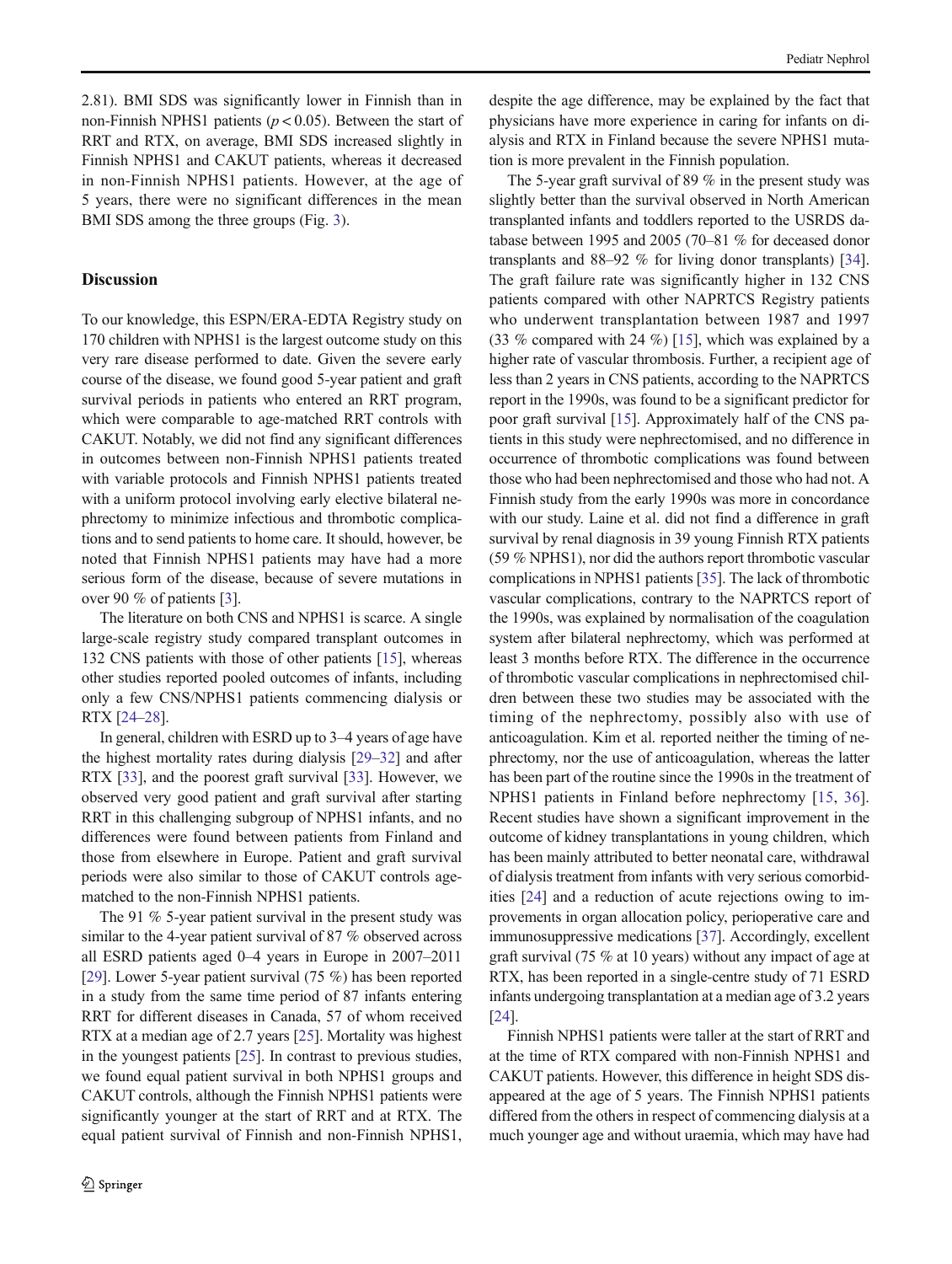an impact on height SDS at the start of RRT in the other groups. Although not reported for every patient, rhGH was used less frequently in Finnish compared with non-Finnish NPHS1 patients and CAKUT controls, which together with a lower BMI SDS, may partly explain the lack of catch-up growth during RRT course in the Finnish NPHS1 patients. The different evolution of BMI SDS in the Finnish and non-Finnish patient groups may reflect differences in nutritional management between countries [\[19\]](#page-7-0). Finnish children increased their BMI SDS while on dialysis, but not following RTX. This finding may reflect a particularly efficient enforcement of nutritional targets in dialysed infants. The non-Finnish NPHS1 patients underwent dialysis at ages when growth is less affected by nutrition, which could explain their catch-up growth, despite decreasing BMI SDS. In an International Pediatric Dialysis Network (IPPN) Registry report with 153 infants undergoing chronic PD in 2007–2009, the median age (0.9 years) and height SDS (−2.4) at study entry were comparable to our study [[38](#page-8-0)]. The subgroup of European children ( $n = 67$ ) significantly improved their BMI SDS while on dialysis; however, in contrast to NPHS1 patients from the present study, their BMI SDS stayed below zero. Mekahli et al. reported better growth in a single-centre study of 71 infants commencing dialysis and receiving RTX during the same time period as our patients [[24\]](#page-7-0). The authors concluded that normal growth is possible in infants on dialysis and after RTX, but it is labour-intensive and heavily dependent on adequate renal dietician support. Compared with our study, a high percentage of infants also received pre-emptive RTX (44 %), which may have favoured catch-up growth [[24\]](#page-7-0).

The major strength of our study is the large number of NPHS1 patients followed, which is to our knowledge the largest cohort of this monogenic disease entity to date. Furthermore, we compared the outcome of non-Finnish NPHS1 patients with age-matched CAKUT patients. Contrary to the Finnish NPHS1 patients, non-Finnish ones seemed to enter RRT when they reach uraemia, but eGFR at the start of RRT was only available for a limited number of patients.

Some further limitations of our study need to be acknowledged. Results of the present study only apply to NPHS1 patients who survived the nephrotic period and entered into an RRT programme. The ESPN/ERA-EDTA Registry collects data from the start of RRT only, and, unfortunately, no information is available on pre-RRT treatment, the number of nephrectomies, or the number of patients dying before RRT. However, the Finnish patients commenced RRT within the first year of life, and in the non-Finnish NPHS1 and CAKUT controls there was a relatively short interval between birth and RRT. Furthermore, as no differences in outcomes were found, it is unlikely that pre-RRT management had had a large impact on the outcomes in our study population.

As the ESPN/ERA-EDTA Registry includes only limited information on nutritional therapy, growth hormone use, albumin infusions and comorbidities (such as preterm birth), we were not able to study the factors affecting growth and BMI in more detail.

Management of NPHS1 patients is challenging, as there are only very few patients over a long time span in the majority of the centres, treatment protocols are variable, and hardly any data exist on outcomes. This study showed for the first time that it is worth treating these challenging patients: NPHS1 patients' outcomes are similar to those of CAKUT infants and toddlers who require RRT early in life. Both starting RRT early with elective bilateral nephrectomy while eGFR is still normal, and starting RRT later, after deterioration of the kidney function, are safe management options with regard to patient and graft survival and long-term growth outcomes.

Acknowledgments We would like to thank the patients, their parents and the staff of all the dialysis and transplant units who have contributed data via their national registries and contact persons. We also would like to thank E Levtchenko, D Haffner, Z Massy and C Stefanidis for being members of the ESPN/ERA-EDTA Registry Committee; D Shitza, R Kramar, G Mayer, S Baiko, A Sukalo, K van Hoeck, F Collart, JM des Grottes, D Pokrajac, D Roussinov, D Batinić, M Lemac, J Slavicek, D Milosevic, A Elia, T Seeman, K Vondrak, JG Heaf, U Toots, P Finne, C Grönhagen-Riska, C Couchoud, M Lassalle, E Sahpazova, N Abazi, T Davitaia, B Tönshoff, K Krupka, B Höcker, L Pape, G von Gersdorff, C Scholz, N Afentakis, A Kapogiannis, N Printza, G Reusz, CS Berecki, A Szabó, T Szabó, ZS Györke, E Kis, R Palsson, V Edvardsson, B Gianoglio, S Maringhini, C Pecoraro, S Picca, S Testa, E Vidal, E Verrina, S Rudaitis, A Jankauskiene, V Said-Conti, S Gatcan, O Berbeca, N Zaikova, S Pavićević, T Leivestad, A Bjerre, A Zurowska, I Zagozdzon, C Mota, M Almeida, C Afonso, G Mircescu, L Garneata, EA Molchanova, NA Tomilina, BT Bikbov, M Kostic, A Peco-Antic, B Spasojevic-Dimitrijeva, G Milosecski-Lomic, D Paripovic, S Puric, D Kruscic, L Podracka, G Kolvek, N Battelino, G Novljan, J Buturovic-Ponikvar, A Alonso Melgar and the Spanish Pediatric Registry; S Schön, KG Prütz, L Backmän, M Evans, M Stendahl, B Rippe, CE Kuenhi, E Maurer, GF Laube, S Tschumi, P Parvex, M Hemmelder, A Hemke, and all centres participating in the RichQ study; R Topaloglu, A Duzova, D Ivanov, A Hamilton, R Pruthi, F Braddon, A Casula, MD Sinha, for contributing data to the ESPN/ERA-EDTA Registry.

The ESPN/ERA-EDTA Registry is funded by the European Society of Pediatric Nephrology (ESPN), the European Renal Association and European Dialysis and Transplant Association (ERA-EDTA) and the European Commission.

This article was written by Tuula Hölttä, Marjolein Bonthuis, Karlijn J van Stralen, Anna Bjerre, Rezan Topaloglu, Fatih Ozaltin, Christer Holmberg, Jerome Harambat, Kitty J Jager, Franz Schaefer, Jaap W Groothoff on behalf of the ESPN/ERA-EDTA Registry and the ERA-EDTA registry, which is an official body of the ERA-EDTA (European Renal Association/European Dialysis and Transplant Association).

#### Compliance with ethical standards

Conflicts of interest The authors declare that they have no conflicts of interest.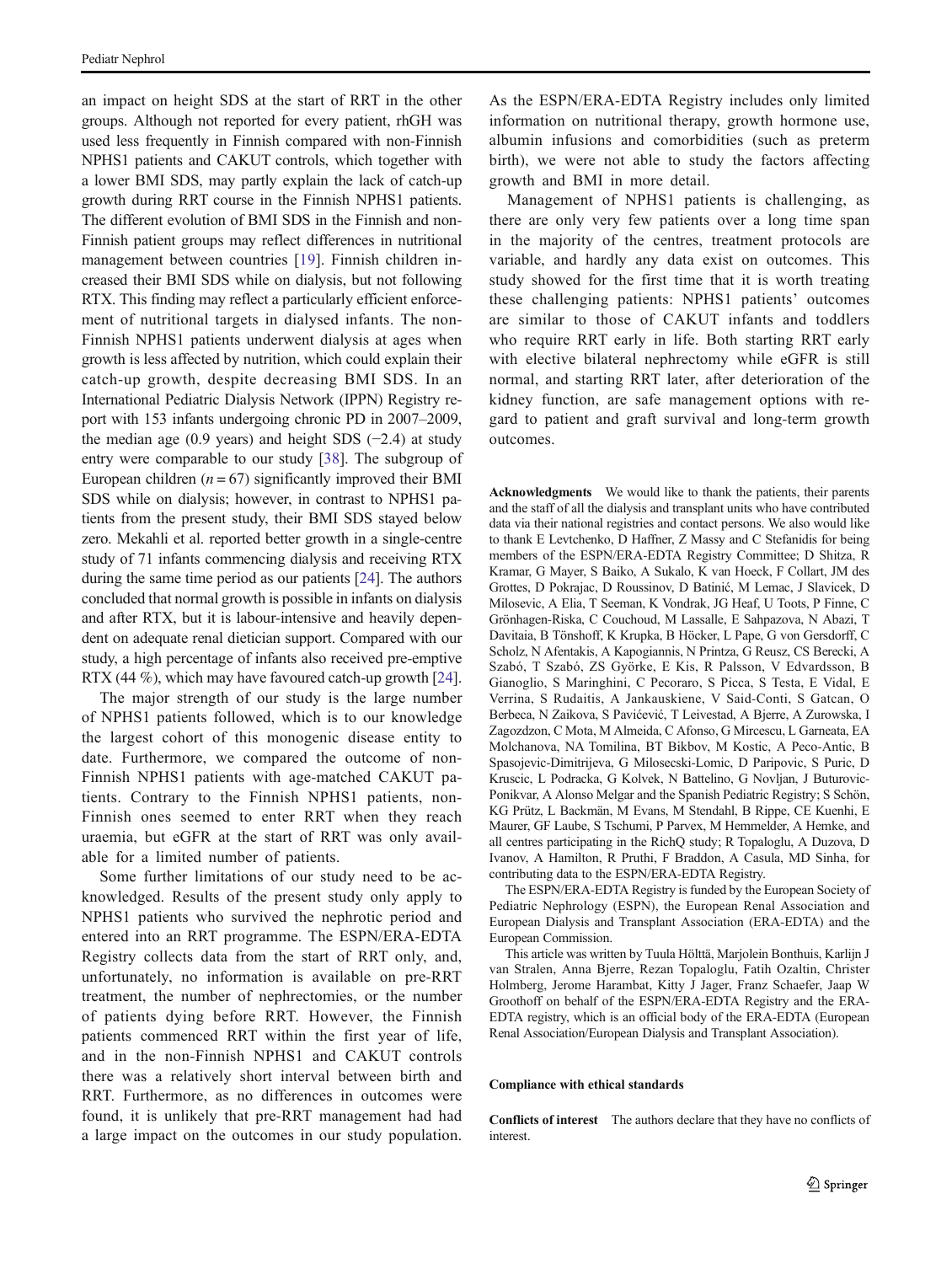# <span id="page-7-0"></span>References

- 1. Kestilä M, Lenkkeri U, Männikkö M, Lamerdin J, McCready P, Putaala H, Ruotsalainen V, Morita T, Nissinen M, Herva R, Kashtan CE, Peltonen L, Holmberg C, Olsen A, Tryggvason K (1998) Positionally cloned gene for a novel glomerular protein - Nephrin- is mutated in congenital nephrotic syndrome. Mol Cell 1:575–582
- 2. Boute N, Gribouval O, Roselli S, Benessy F, Lee H, Fuchshuber A, Dahan K, Gubler M, Niaudet P, Antigmac C (2000) NPHS2, encoding the glomerular protein podocin, is mutated in autosomal recessive steroid-resistant nephrotic syndrome. Nat Genet 24:349– 354
- 3. Jalanko H (2009) Congenital nephrotic syndrome. Pediatr Nephrol 24:2121–2128
- 4. Hinkes BG, Mucha B, Vlangos CN et al (2007) Nephrotic syndrome in the first year of life: two thirds of cases are caused by mutations in 4 genes (NPHS1, NPHS2, WT1, and LAMB2). Pediatrics 119:e907–e919
- 5. Patrakka J, Kestilä M, Wartiovaara J, Ruotsalainen V, Tissari P, Lenkkeri U, Männikkö M, Visapää I, Holmberg C, Rapola J, Tryggvason K, Jalanko H (2000) Congenital nephrotic syndrome (NPHS1): features resulting from different mutations in Finnish patients. Kidney Int 58:972–980
- 6. Holmberg C, Antikainen M, Rönnholm K, Ala-Houhala M, Jalanko H (1995) Management of congenital nephrotic syndrome of the Finnish type. Pediatr Nephrol 9:87–93
- 7. Ismaili K, Wissing KM, Janssen F, Hall M (2009) Genetic forms of nephrotic syndrome: a single-center experience in Brussels. Pediatr Nephrol 24:287–294
- 8. Santin S, Bullich G, Tazón-Vega B, Garcia-Maset R, Gimenez I, Silva I, Ruiz P, Ballarin J, Torra R, Ars E (2011) Clinical utility of genetic testing in children and adults with steroid-resistant nephrotic syndrome. Clin J Am Soc Nephrol 6:1139–1148
- 9. Philippe A, Nevo F, Esquivel EL, Reklaityte D, Gribouval O, Tête MJ, Loirat C, Dantal J, Fischbach M, Pouteil-Noble C, Decramer S, Hoehne M, Benzing T, Charbit M, Niaudet P, Antignac C (2008) Nephrin mutations can cause childhood-onset steroid-resistant nephrotic syndrome. J Am Soc Nephrol 19:1871–1878
- 10. Wong W, Morris MC, Kara T (2013) Congenital nephrotic syndrome with prolonged renal survival without renal replacement therapy. Pediatr Nephrol 28:2313–2321
- 11. Licht C, Eifinger F, Gharib M, Offner G, Michalk DV, Querfeld U (2000) A stepwise approach to the treatment of early onset nephrotic syndrome. Pediatr Nephrol 14:1077–1082
- 12. Coulthard MG (1989) Management of Finnish congenital nephrotic syndrome by unilateral nephrectomy. Pediatr Nephrol 3:451–453
- 13. Mattoo TK, al-Sowailem AM, al-Harbi MS, Mahmood MA, Katawee Y, Hassab MH (1992) Nephrotic syndrome in 1st year of life and the role of unilateral nephrectomy. Pediatr Nephrol 6: 16–18
- 14. Kovacevic L, Reid CJ, Rigden SPA (2003) Management of congenital nephrotic syndrome. Pediatr Nephrol 18:426–430
- 15. Kim MS, Stablein D, Harmon WE (1998) Renal transplantation in children with congenital nephrotic syndrome: a report of the North American Pediatric Renal Transplant Cooperative Study (NAPRTCS). Pediatr Transplant 2:305–308
- 16. Tizard EJ, Verrina E, van Stralen KJ, Jager KJ (2009) Progress with the European society for paediatric nephrology (ESPN)/ERA-EDTA Registry for children with established renal failure (ERF). Nephrol Dial Transplant 24:2615–2617
- 17. Van Dijk PC, Jager KJ, de Charro F, Collart F, Cornet R, Dekker FW, Grönhagen-Riska C, Kramar R, Leivestad T, Simpson K, Briggs JD, ERA-EDTA registry (2001) Renal replacement therapy in Europe: the results of a collaborative effort by the ERA-EDTA

registry and six national or regional registries. Nephrol Dial Transplant 16:1120–1129

- 18. Bonthuis M, van Stralen KJ, Verrina E, Edefonti A, Molchanova EA, Hokken-Koelega A, Schaefer F, Jager KJ (2012) Use of national and international growth charts for studying height in European children: development of up-to-date European heightfor-age charts. PLoS One 7(8):e42506
- 19. Bonthuis M, van Stralen KJ, Verrina E, Groothoff JW, Alonso Melgar A, Edefonti A, Fischbach M, Mendes P, Molchanova EA, Paripović D, Peco-Antic A, Printza N, Rees L, Rubik J, Stefanidis CJ, Sinha MD, Zagożdżon I, Jager KJ, Schaefer F (2013) Underweight, overweight and obesity in paediatric dialysis and renal transplant patients. Nephrol Dial Transplant 28:iv195–iv204
- 20. WHO multicenter growth reference study group (2006) WHO child growth standards: length/height-for -age, weight-for-age, weightfor-length, weight-for-height and body mass index-for-height. Methods and development. World Health Organization, Geneva
- 21. De Onis M, Onyango AW, Borghi E, Siyam A, Nishida C, Siekmann J (2007) Development of a WHO growth reference for school-aged children and adolescents. Bull World Health Organ 85: 660–667
- 22. Schwartz GJ, Munoz A, Schneider MF, Mak RH, Kaskel F, Warady BA, Furth SL (2009) New equations to estimate GFR in children with CKD. J Am Soc Nephrol 20:629–637
- 23. Noordzij M, Leffondré K, van Stralen KJ, Zoccali C, Dekker FW, Jager KJ (2013) When do we need competing risks methods for survival analysis in nephrology? Nephrol Dial Transplant 28:2670– 2677
- 24. Mekahli D, Shaw V, Lederman SE, Rees L (2010) Long-term outcome of infants with severe chronic kidney disease. Clin J Am Soc Nephrol 5:10–17
- 25. Alexander RT, Foster BJ, Tonelli MA, Soo A, Nettel. Aguirre A, Hemmelgarn BR, Samuel SM (2012) Survival and transplantation outcomes of children less than 2 years of age with end-stage renal disease. Pediatr Nephrol 27:1975–1983
- 26. Vidal E, Edefonti A, Murer L, Gianoglio B, Maringhini S, Pecoraro C, Sorino P, Leozappa G, Lavoratti G, Ratsch IM, Chimenz R, Verrina E, Italian Registry of Paediatric Chronic Dialysis (2012) Peritoneal dialysis in infants: the experience of the Italian Registry of paediatric chronic dialysis. Nephrol Dial Transplant 27:388–395
- 27. Laakkonen H, Hölttä T, Lönnqvist T, Holmberg C, Rönnholm K (2008) Peritoneal dialysis in children under two years of age. Nephrol Dial Transplant 23:1747–1753
- 28. Laakkonen H, Happonen J-M, Marttinen E, Paganus A, Hölttä T, Holmberg C, Rönnholm K (2010) Normal growth and intravascular volume status with good metabolic control during peritoneal dialysis. Pediatr Nephrol 25:1529–1538
- 29. Chesnaye N, Bonthuis M, Shaefer F, Groothoff JW, Verrina E, Heaf JG, Jankauskiene A, Lukosiene V, Molchanova EA, Mota C, Peco-Antić A, Ratsch IM, Bjerre A, Roussinov DL, Sukalo A, Topaloglu R, Van Hoeck K, Zagozdzon I, Jager KJ, Van Stralen KJ, ESPN/ERA–EDTA registry (2014) Demographics of paediatric renal replacement therapy in Europe: a report of the ESNP/ERA-EDTA registry. Pediatr Nephrol 29:2403–2410
- 30. US Renal Data System USRDS 2012 annual data report: atlas of CKD & ESRD (2012) Volume 2 atlas ESRD. Pediatric ESRD. National Institutes of Health, National Institute of Diabetes and Digestive and Kidney Disease, Bethesda MD. Available at: <http://www.usrds.org/atlas12.aspx>
- 31. Shroff R, Rees L, Trompeter R, Hutchinson C, Ledermann S (2006) Long-term outcome of chronic dialysis in children. Pediatr Nephrol 21:257–264
- 32. Verrina E, Edefonti A, Gianoglio B, Rinaldi S, Sorino P, Zacchello G, Lavoratti G, Maringhini S, Pecoraro C, Calevo MG, Turrini Dertenois L, Perfumo F (2004) A multicenter experience on patient